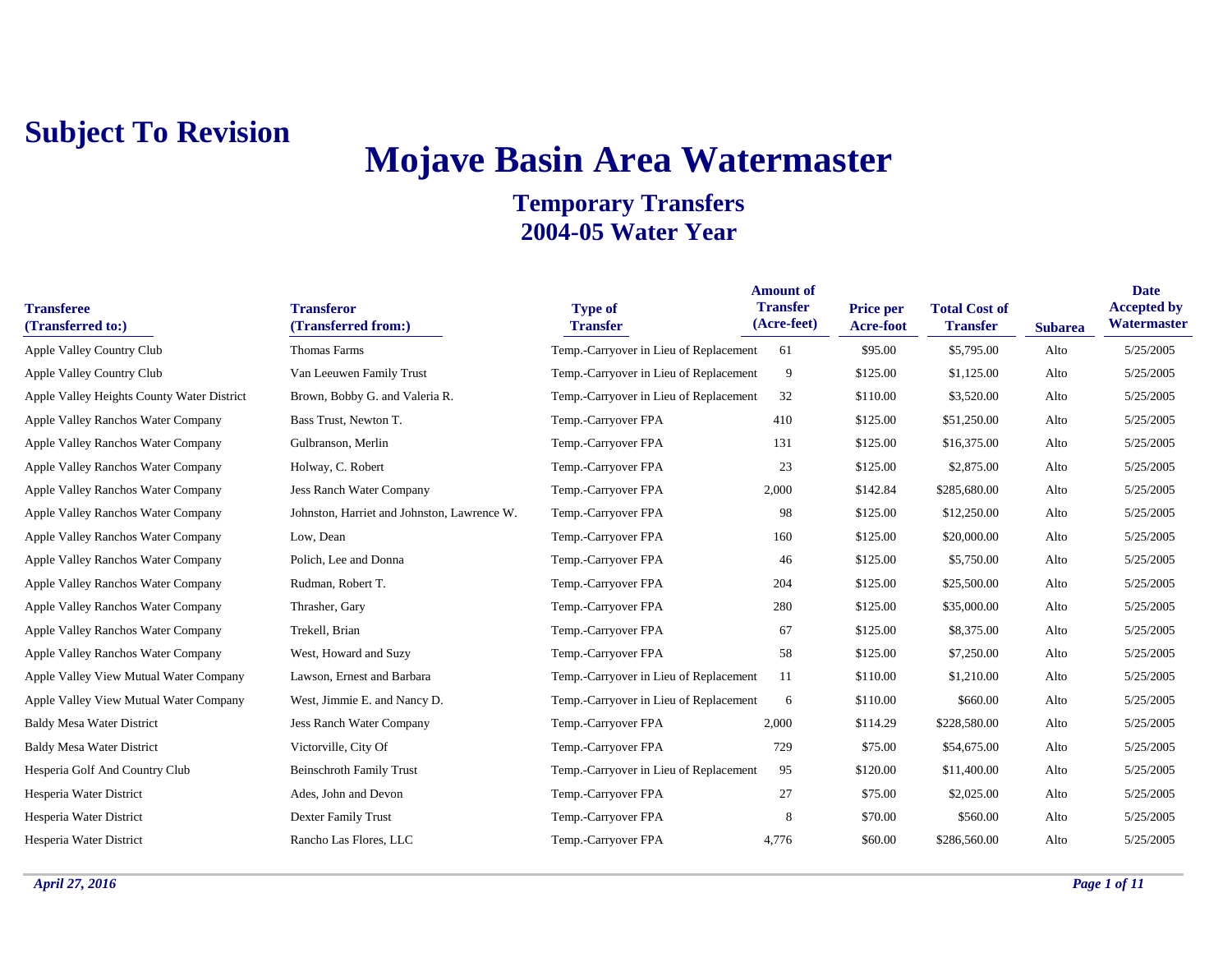# **Mojave Basin Area Watermaster**

| <b>Transferee</b><br>(Transferred to:) | <b>Transferor</b><br>(Transferred from:)    | <b>Type of</b><br><b>Transfer</b>      | <b>Amount of</b><br><b>Transfer</b><br>(Acre-feet) | <b>Price per</b><br>Acre-foot | <b>Total Cost of</b><br><b>Transfer</b> | <b>Subarea</b> | <b>Date</b><br><b>Accepted by</b><br>Watermaster |
|----------------------------------------|---------------------------------------------|----------------------------------------|----------------------------------------------------|-------------------------------|-----------------------------------------|----------------|--------------------------------------------------|
| Hesperia Water District                | Thompson Living Trust, R.L. and R.A.        | Temp.-Carryover FPA                    | 23                                                 | \$75.00                       | \$1,725.00                              | Alto           | 5/25/2005                                        |
| Hesperia Water District                | Vail, Joseph B. and Paula E.                | Temp.-Carryover FPA                    | 99                                                 | \$70.00                       | \$6,930.00                              | Alto           | 5/25/2005                                        |
| Hesperia Water District                | <b>Wyatt Family Trust</b>                   | Temp.-Carryover FPA                    | 56                                                 | \$75.00                       | \$4,200.00                              | Alto           | 5/25/2005                                        |
| Jamboree Housing Corporation           | Dolch, Robert and Judy                      | Temp.-FPA                              | 50                                                 | \$55.00                       | \$2,750.00                              | Alto           | 5/25/2005                                        |
| Jamboree Housing Corporation           | Dolch, Robert and Judy                      | Temp.-Carryover in Lieu of Replacement | 7                                                  | \$55.00                       | \$385.00                                | Alto           | 5/25/2005                                        |
| San Bernardino County Service Area 64  | Agcon, Inc.                                 | Temp.-Carryover in Lieu of Replacement | 25                                                 | \$90.00                       | \$2,250.00                              | Alto           | 5/25/2005                                        |
| San Bernardino County Service Area 64  | CDFG - Mojave Narrows Regional Park         | Temp.-Carryover in Lieu of Replacement | 269                                                | \$95.00                       | \$25,555.00                             | Alto           | 5/25/2005                                        |
| San Bernardino County Service Area 64  | Hi-Grade Materials Company                  | Temp.-Carryover in Lieu of Replacement | 28                                                 | \$90.00                       | \$2,520.00                              | Alto           | 5/25/2005                                        |
| San Bernardino County Service Area 64  | Lake Arrowhead Community Services District  | Temp.-Carryover in Lieu of Replacement | 66                                                 | \$95.00                       | \$6,270.00                              | Alto           | 5/25/2005                                        |
| San Bernardino County Service Area 64  | Riverside Cement Company - Agriculture      | Temp.-Carryover in Lieu of Replacement | 155                                                | \$90.00                       | \$13,950.00                             | Alto           | 5/25/2005                                        |
| San Bernardino County Service Area 64  | Riverside Cement Company - Oro Grande Plant | Temp.-Carryover in Lieu of Replacement | 347                                                | \$90.00                       | \$31,230.00                             | Alto           | 5/25/2005                                        |
| San Bernardino County Service Area 64  | San Bernardino County Service Area 42       | Temp.-Carryover in Lieu of Replacement | 50                                                 | \$95.00                       | \$4,750.00                              | Alto           | 5/25/2005                                        |
| San Bernardino County Service Area 64  | Van Berg, Jack C.                           | Temp.-Carryover in Lieu of Replacement | 224                                                | \$95.00                       | \$21,280.00                             | Alto           | 5/25/2005                                        |
| San Bernardino County Service Area 70C | CalMat Company                              | Temp.-Carryover in Lieu of Replacement | 429                                                | \$90.00                       | \$38,610.00                             | Alto           | 5/25/2005                                        |
| San Bernardino County Service Area 70C | San Bernardino County Service Area 42       | Temp.-Carryover in Lieu of Replacement | 50                                                 | \$95.00                       | \$4,750.00                              | Alto           | 5/25/2005                                        |
| San Bernardino County Service Area 70J | American States Water Company               | Temp.-Carryover in Lieu of Replacement | 77                                                 | \$95.00                       | \$7,315.00                              | Alto           | 5/25/2005                                        |
| San Bernardino County Service Area 70J | CDFG - Mojave Narrows Regional Park         | Temp.-Carryover in Lieu of Replacement | 45                                                 | \$95.00                       | \$4,275.00                              | Alto           | 5/25/2005                                        |
| San Bernardino County Service Area 70J | Lake Arrowhead Community Services District  | Temp.-Carryover in Lieu of Replacement | 447                                                | \$95.00                       | \$42,465.00                             | Alto           | 5/25/2005                                        |
| San Bernardino County Service Area 70J | San Bernardino County Service Area 42       | Temp.-Carryover in Lieu of Replacement | 51                                                 | \$95.00                       | \$4,845.00                              | Alto           | 5/25/2005                                        |
| San Bernardino County Service Area 70J | Son of Caduceus                             | Temp.-Carryover in Lieu of Replacement | 980                                                | \$95.00                       | \$93,100.00                             | Alto           | 5/25/2005                                        |
| San Bernardino County Service Area 70L | American States Water Company               | Temp.-Carryover in Lieu of Replacement | 172                                                | \$95.00                       | \$16,340.00                             | Alto           | 5/25/2005                                        |
| San Bernardino County Service Area 70L | CalMat Company                              | Temp.-Carryover in Lieu of Replacement | 64                                                 | \$90.00                       | \$5,760.00                              | Alto           | 5/25/2005                                        |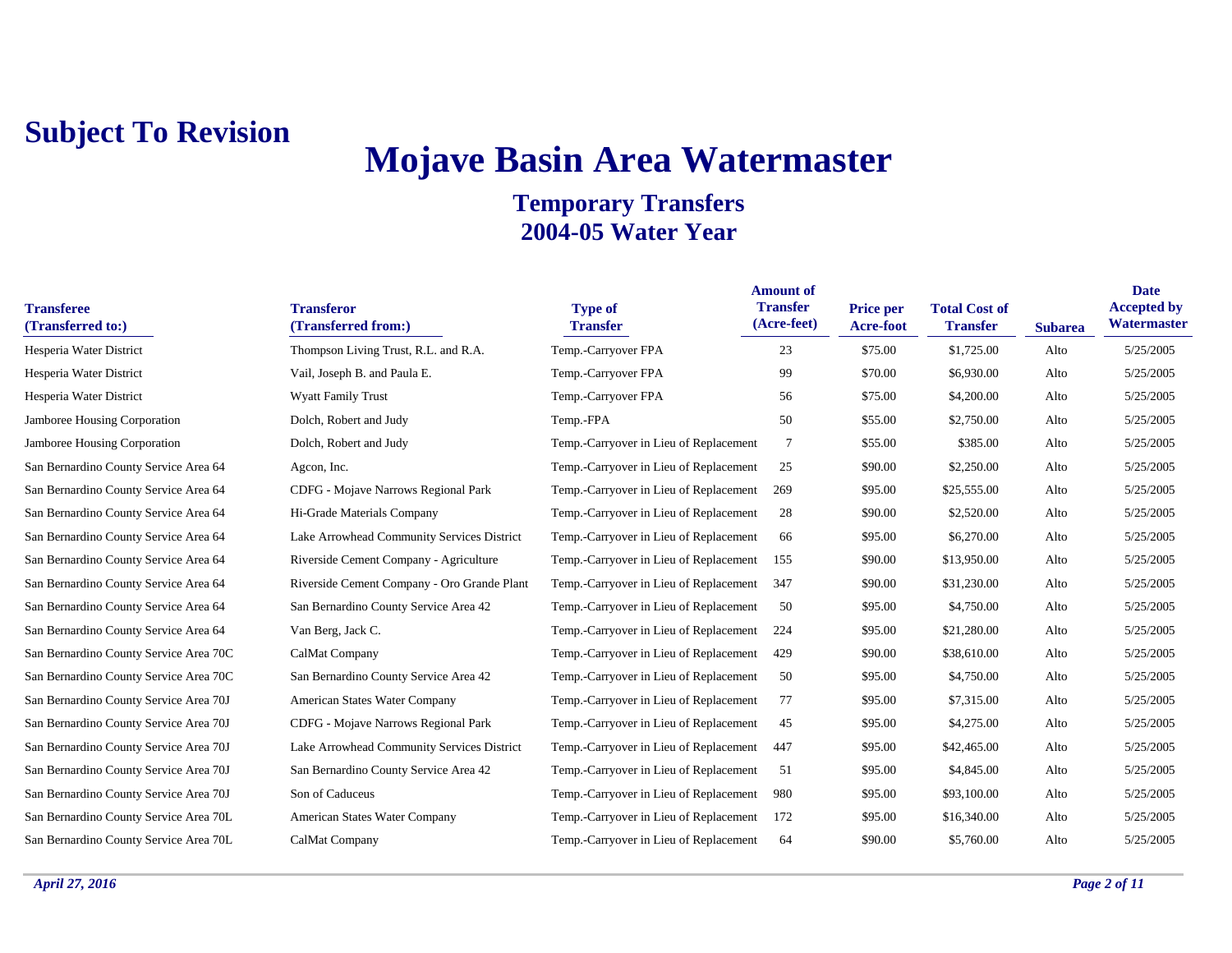# **Mojave Basin Area Watermaster**

| <b>Transferee</b><br>(Transferred to:)   | <b>Transferor</b><br>(Transferred from:)   | <b>Type of</b><br><b>Transfer</b>      | <b>Amount of</b><br><b>Transfer</b><br>(Acre-feet) | <b>Price per</b><br>Acre-foot | <b>Total Cost of</b><br><b>Transfer</b> | <b>Subarea</b> | <b>Date</b><br><b>Accepted by</b><br>Watermaster |
|------------------------------------------|--------------------------------------------|----------------------------------------|----------------------------------------------------|-------------------------------|-----------------------------------------|----------------|--------------------------------------------------|
| San Bernardino County Service Area 70L   | Hi-Grade Materials Company                 | Temp.-Carryover in Lieu of Replacement | 9                                                  | \$90.00                       | \$810.00                                | Alto           | 5/25/2005                                        |
| San Bernardino County Service Area 70L   | Lake Arrowhead Community Services District | Temp.-Carryover in Lieu of Replacement | 14                                                 | \$95.00                       | \$1,330.00                              | Alto           | 5/25/2005                                        |
| San Bernardino County Service Area 70L   | San Bernardino County Service Area 42      | Temp.-Carryover in Lieu of Replacement | 50                                                 | \$95.00                       | \$4,750.00                              | Alto           | 5/25/2005                                        |
| Service Rock Products Corporation        | Hi-Grade Materials Company                 | Temp.-Carryover in Lieu of Replacement | 31                                                 | \$65.00                       | \$2,015.00                              | Alto           | 5/25/2005                                        |
| Southern California Water Company        | American States Water Company              | Temp.-Carryover in Lieu of Replacement | 451                                                | \$95.00                       | \$42,845.00                             | Alto           | 5/25/2005                                        |
| Southern California Water Company        | CDFG - Mojave Narrows Regional Park        | Temp.-Carryover in Lieu of Replacement | 77                                                 | \$95.00                       | \$7,315.00                              | Alto           | 5/25/2005                                        |
| Thunderbird County Water District        | <b>Beinschroth Family Trust</b>            | Temp.-Carryover in Lieu of Replacement | 63                                                 | \$120.00                      | \$7,560.00                              | Alto           | 5/25/2005                                        |
| Victor Valley Community College District | Brown, Jennifer                            | Temp.-Carryover in Lieu of Replacement | 33                                                 | \$95.00                       | \$3,135.00                              | Alto           | 5/25/2005                                        |
| Victor Valley Community College District | Dowse, Philip                              | Temp.-Carryover in Lieu of Replacement | 16                                                 | \$95.00                       | \$1,520.00                              | Alto           | 5/25/2005                                        |
| Victor Valley Community College District | Kemper Campbell Ranch                      | Temp.-Carryover in Lieu of Replacement | 222                                                | \$95.00                       | \$21,090.00                             | Alto           | 5/25/2005                                        |
| Victor Valley Community College District | Nunn, Donald and Pearl                     | Temp.-Carryover in Lieu of Replacement | 15                                                 | \$95.00                       | \$1,425.00                              | Alto           | 5/25/2005                                        |
| Victor Valley Community College District | Thomas Farms                               | Temp.-Carryover in Lieu of Replacement | 8                                                  | \$95.00                       | \$760.00                                | Alto           | 5/25/2005                                        |
| Victor Valley Community College District | Van Leeuwen Family Trust                   | Temp.-Carryover in Lieu of Replacement | 2                                                  | \$125.00                      | \$250.00                                | Alto           | 5/25/2005                                        |
| Victor Valley Community College District | Wakula, John and Helen                     | Temp.-Carryover in Lieu of Replacement | 40                                                 | \$100.00                      | \$4,000.00                              | Alto           | 5/25/2005                                        |
| Victor Valley Water District             | LHC Alligator, LLC                         | Temp.-Carryover in Lieu of Replacement | 399                                                | \$105.00                      | \$41,895.00                             | Alto           | 5/25/2005                                        |
| Victor Valley Water District             | Thomas Farms                               | Temp.-Carryover in Lieu of Replacement | 94                                                 | \$95.00                       | \$8,930.00                              | Alto           | 5/25/2005                                        |
| Victor Valley Water District             | Thomas Farms                               | Temp.-Carryover in Lieu of Replacement | 28                                                 | \$100.00                      | \$2,800.00                              | Alto           | 5/25/2005                                        |
| Victor Valley Water District             | Van Leeuwen Family Trust                   | Temp.-Carryover in Lieu of Replacement | 126                                                | \$125.00                      | \$15,750.00                             | Alto           | 5/25/2005                                        |
| Apple Valley Ranchos Water Company       | Brooklier, Nancy L.                        | Temp.-Carryover FPA                    | $\overline{7}$                                     | \$125.00                      | \$875.00                                | Alto           | 7/27/2005                                        |
| Apple Valley Ranchos Water Company       | Burns, Annie L.                            | Temp.-Carryover FPA                    | 132                                                | \$125.00                      | \$16,500.00                             | Alto           | 7/27/2005                                        |
| Apple Valley Ranchos Water Company       | Candlewood Investment Properties           | Temp.-Carryover FPA                    | 29                                                 | \$125.00                      | \$3,625.00                              | Alto           | 7/27/2005                                        |
| Apple Valley Ranchos Water Company       | Cramer, Margaret Muir                      | Temp.-Carryover FPA                    | 224                                                | \$125.00                      | \$28,000.00                             | Alto           | 7/27/2005                                        |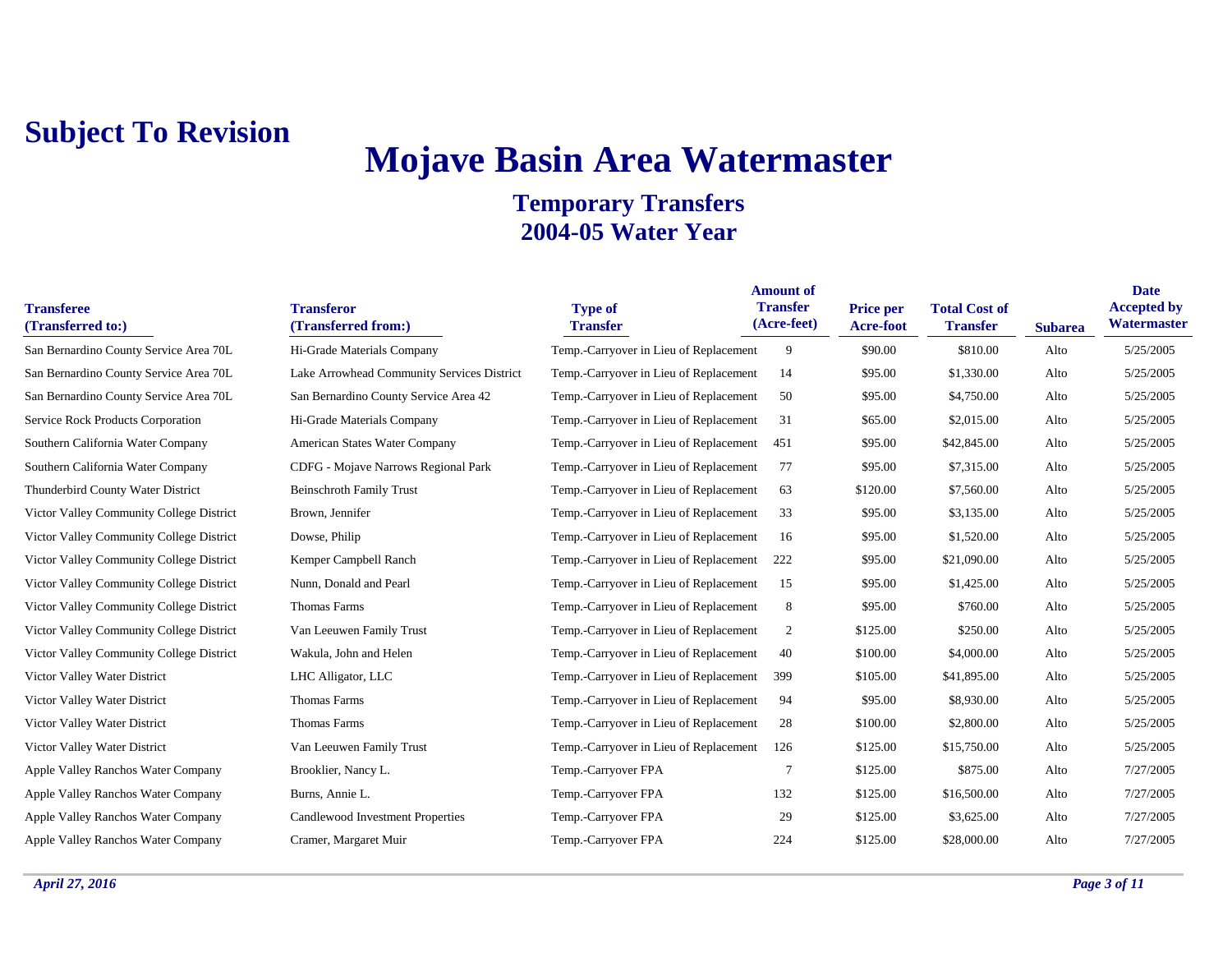## **Mojave Basin Area Watermaster**

| <b>Transferee</b><br>(Transferred to:)   | <b>Transferor</b><br>(Transferred from:)    | <b>Type of</b><br><b>Transfer</b> | <b>Amount of</b><br><b>Transfer</b><br>(Acre-feet) | <b>Price per</b><br>Acre-foot | <b>Total Cost of</b><br><b>Transfer</b> | <b>Subarea</b> | <b>Date</b><br><b>Accepted by</b><br>Watermaster |
|------------------------------------------|---------------------------------------------|-----------------------------------|----------------------------------------------------|-------------------------------|-----------------------------------------|----------------|--------------------------------------------------|
| Apple Valley Ranchos Water Company       | Fisher, Dolores                             | Temp.-Carryover FPA               | 37                                                 | \$125.00                      | \$4,625.00                              | Alto           | 7/27/2005                                        |
| Apple Valley Ranchos Water Company       | Fisher, Jerome                              | Temp.-Carryover FPA               | 506                                                | \$125.00                      | \$63,250.00                             | Alto           | 7/27/2005                                        |
| Apple Valley Ranchos Water Company       | Lounsbury, J. Peter and Carolyn             | Temp.-Carryover FPA               | 133                                                | \$125.00                      | \$16,625.00                             | Alto           | 7/27/2005                                        |
| Apple Valley Ranchos Water Company       | McCall, Vivian E.                           | Temp.-Carryover FPA               | 36                                                 | \$125.00                      | \$4,500.00                              | Alto           | 7/27/2005                                        |
| Apple Valley Ranchos Water Company       | Pearl, Alice                                | Temp.-Carryover FPA               | 106                                                | \$125.00                      | \$13,250.00                             | Alto           | 7/27/2005                                        |
| Apple Valley Ranchos Water Company       | Reed, Delbert E. and Linda                  | Temp.-FPA                         | 5                                                  | \$125.00                      | \$625.00                                | Alto           | 7/27/2005                                        |
| Apple Valley Ranchos Water Company       | Reed, Delbert E. and Linda                  | Temp.-Carryover FPA               | 70                                                 | \$125.00                      | \$8,750.00                              | Alto           | 7/27/2005                                        |
| Apple Valley Ranchos Water Company       | Thompson Living Trust, James A. and Sula B. | Temp.-Carryover FPA               | 328                                                | \$125.00                      | \$41,000.00                             | Alto           | 7/27/2005                                        |
| Apple Valley Ranchos Water Company       | Vogler, et al.                              | Temp.-Carryover FPA               | 46                                                 | \$125.00                      | \$5,750.00                              | Alto           | 7/27/2005                                        |
| Hesperia Water District                  | Beebe, Robert W. and Dorothy K.             | Temp.-Carryover FPA               | 29                                                 | \$70.00                       | \$2,030.00                              | Alto           | 7/27/2005                                        |
| Hesperia Water District                  | Elisabella, LLC                             | Temp.-Carryover FPA               | 90                                                 | \$70.00                       | \$6,300.00                              | Alto           | 7/27/2005                                        |
| Apple Valley Ranchos Water Company       | Apple Valley, Town Of                       | Temp.-Carryover FPA               | 205                                                | \$125.00                      | \$25,625.00                             | Alto           | 9/28/2005                                        |
| Apple Valley Ranchos Water Company       | Bastianon, Remo E.                          | Temp.-Carryover FPA               | 61                                                 | \$125.00                      | \$7,625.00                              | Alto           | 9/28/2005                                        |
| Apple Valley Ranchos Water Company       | Halanna Equities III                        | Temp.-Carryover FPA               | 10                                                 | \$125.00                      | \$1,250.00                              | Alto           | 9/28/2005                                        |
| Apple Valley Ranchos Water Company       | Hamilton Trust, Don and Ruth M.             | Temp.-Carryover FPA               | 24                                                 | \$125.00                      | \$3,000.00                              | Alto           | 9/28/2005                                        |
| Apple Valley Ranchos Water Company       | Keel, Al J. and Barbara                     | Temp.-Carryover FPA               | 24                                                 | \$125.00                      | \$3,000.00                              | Alto           | 9/28/2005                                        |
| Apple Valley Ranchos Water Company       | Pettis Family Trust                         | Temp.-Carryover FPA               | 50                                                 | \$125.00                      | \$6,250.00                              | Alto           | 9/28/2005                                        |
| Apple Valley Ranchos Water Company       | Storm, Randall                              | Temp.-Carryover FPA               | 46                                                 | \$125.00                      | \$5,750.00                              | Alto           | 9/28/2005                                        |
| Apple Valley Ranchos Water Company       | Thrasher, Gary                              | Temp.-Carryover FPA               | 5                                                  | \$125.00                      | \$625.00                                | Alto           | 9/28/2005                                        |
| Hesperia Water District                  | Summit Valley Ranch                         | Temp.-Carryover FPA               | 317                                                | \$65.00                       | \$20,605.00                             | Alto           | 9/28/2005                                        |
| Victor Valley Community College District | Wackeen, Caesar                             | Temp.-Carryover FPA               | 40                                                 | \$100.00                      | \$4,000.00                              | Alto           | 9/28/2005                                        |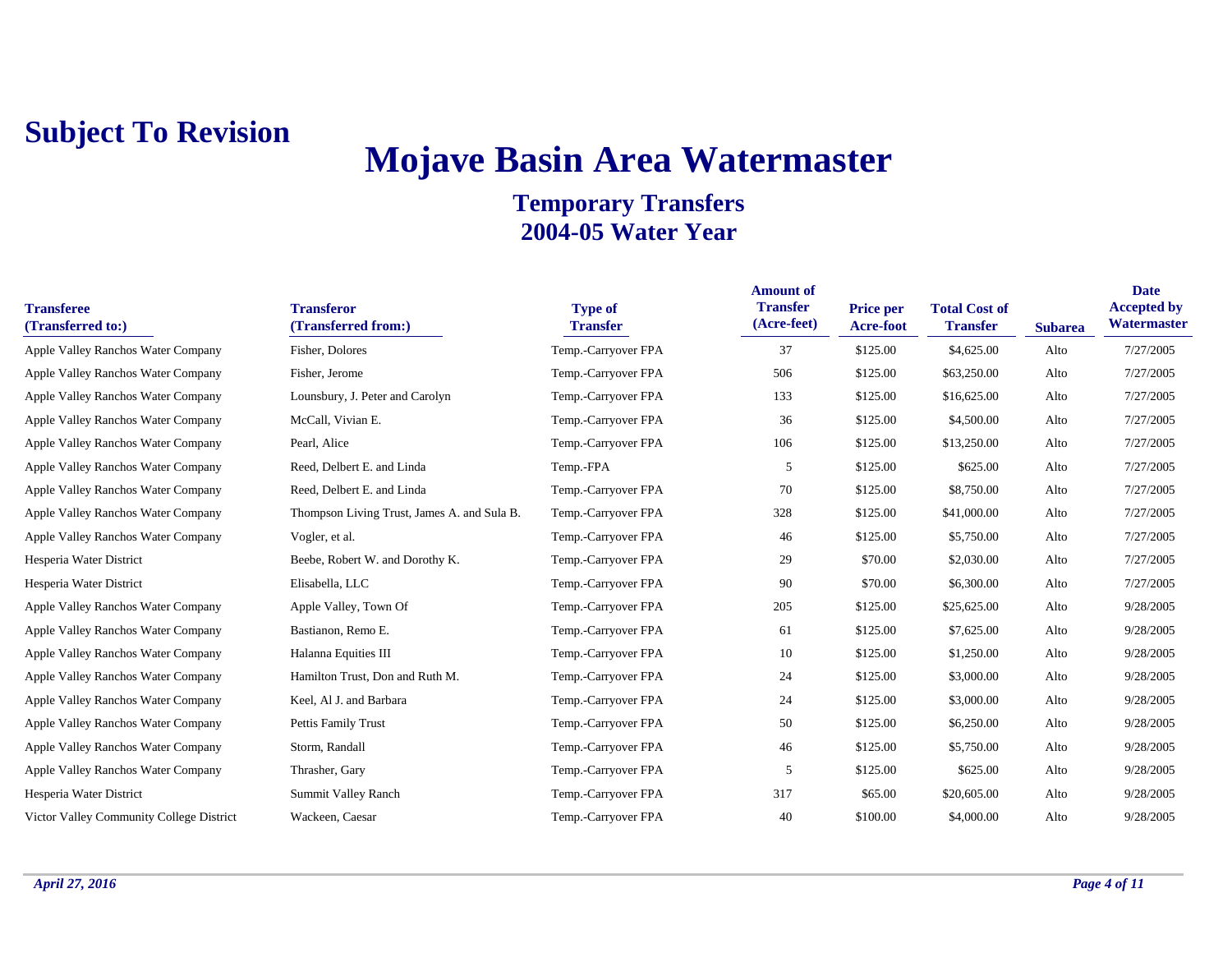## **Mojave Basin Area Watermaster**

| <b>Transferee</b><br>(Transferred to:) | <b>Transferor</b><br>(Transferred from:) | <b>Type of</b><br><b>Transfer</b>      | <b>Amount of</b><br><b>Transfer</b><br>(Acre-feet) | Price per<br><b>Acre-foot</b> | <b>Total Cost of</b><br><b>Transfer</b> | <b>Subarea</b> | <b>Date</b><br><b>Accepted by</b><br>Watermaster |
|----------------------------------------|------------------------------------------|----------------------------------------|----------------------------------------------------|-------------------------------|-----------------------------------------|----------------|--------------------------------------------------|
|                                        |                                          | Alto Subtotal (87)                     | 19,183                                             |                               | \$1,869,285.00                          |                |                                                  |
| Calico Lakes Homeowners Association    | Western Horizon Associates, Inc.         | Temp.-Carryover in Lieu of Replacement | 74                                                 | \$25.00                       | \$1,850.00                              | Baja           | 5/25/2005                                        |
| Cheyenne Lake, Inc.                    | Western Horizon Associates, Inc.         | Temp.-Carryover in Lieu of Replacement | 133                                                | \$25.00                       | \$3,325.00                              | Baja           | 5/25/2005                                        |
| Hanson Aggregates WRP, Inc.            | Western Horizon Associates, Inc.         | Temp.-Carryover in Lieu of Replacement | 40                                                 | \$25.00                       | \$1,000.00                              | Baja           | 5/25/2005                                        |
| Mojave Water Agency                    | Cho Brothers Ranch                       | Carryover-FPA Purchase Program         | 3                                                  | \$17.00                       | \$46.00                                 | Baja           | 5/25/2005                                        |
| Mojave Water Agency                    | Dick Van Dam Dairy                       | Carryover-FPA Purchase Program         | 69                                                 | \$17.00                       | \$1,162.00                              | Baja           | 5/25/2005                                        |
| Mojave Water Agency                    | Rossi, James L. and Naomi I.             | FPA-FPA Purchase Program               | 12                                                 | \$17.00                       | \$194.00                                | Baja           | 5/25/2005                                        |
| Mojave Water Agency                    | The 160 Newberry Ranch California, Ltd.  | Carryover-FPA Purchase Program         | 7                                                  | \$17.00                       | \$106.00                                | Baja           | 5/25/2005                                        |
| Mojave Water Agency                    | Vander Dussen Trust, Agnes and Edward    | Carryover-FPA Purchase Program         | 34                                                 | \$17.00                       | \$562.00                                | Baja           | 5/25/2005                                        |
| O. F. D. L., Inc.                      | Western Horizon Associates, Inc.         | Temp.-Carryover in Lieu of Replacement | 54                                                 | \$25.00                       | \$1,350.00                              | Baja           | 5/25/2005                                        |
| St. Antony Coptic Orthodox Monastery   | Hollister, Robert H. and Ruth M.         | Temp.-Carryover in Lieu of Replacement | 34                                                 | \$22.00                       | \$748.00                                | Baja           | 5/25/2005                                        |
| St. Antony Coptic Orthodox Monastery   | Murphy, Jean                             | Temp.-Carryover in Lieu of Replacement | 19                                                 | \$22.00                       | \$418.00                                | Baja           | 5/25/2005                                        |
| Sundown Lakes, Inc.                    | Western Horizon Associates, Inc.         | Temp.-Carryover in Lieu of Replacement | 66                                                 | \$25.00                       | \$1,650.00                              | Baja           | 5/25/2005                                        |
| Wet Set, Inc.                          | Smith, William E. and Patricia A.        | Temp.-Carryover in Lieu of Replacement | 6                                                  | \$50.00                       | \$300.00                                | Baja           | 5/25/2005                                        |
| WLSR, Inc.                             | Western Horizon Associates, Inc.         | Temp.-Carryover in Lieu of Replacement | 52                                                 | \$25.00                       | \$1,300.00                              | Baja           | 5/25/2005                                        |
| Conner, William H.                     | Hilarides, Frank                         | Temp.-Carryover FPA                    | 10                                                 | \$25.00                       | \$250.00                                | Baja           | 7/27/2005                                        |
| Kiewit Pacific Company                 | Hilarides, Frank                         | Temp.-Carryover FPA                    | 100                                                | \$25.00                       | \$2,500.00                              | Baja           | 7/27/2005                                        |
| Kiewit Pacific Company                 | Hilarides, Frank                         | Temp.-Carryover FPA                    | 100                                                | \$50.00                       | \$5,000.00                              | Baja           | 7/27/2005                                        |
| Sunray Energy, Inc.                    | Reliant Energy Coolwater L.L.C.          | Temp.-Carryover FPA                    | 225                                                | \$0.00                        | \$0.00                                  | Baja           | 9/28/2005                                        |
| Van Bastelaar, Alphonse                | Johnson, James R. and Ellen              | Temp.-Carryover FPA                    | 30                                                 | \$0.00                        | \$0.00                                  | Baja           | 9/28/2005                                        |
|                                        |                                          | Baja Subtotal (19)                     | 1,068                                              |                               | \$21,761.00                             |                |                                                  |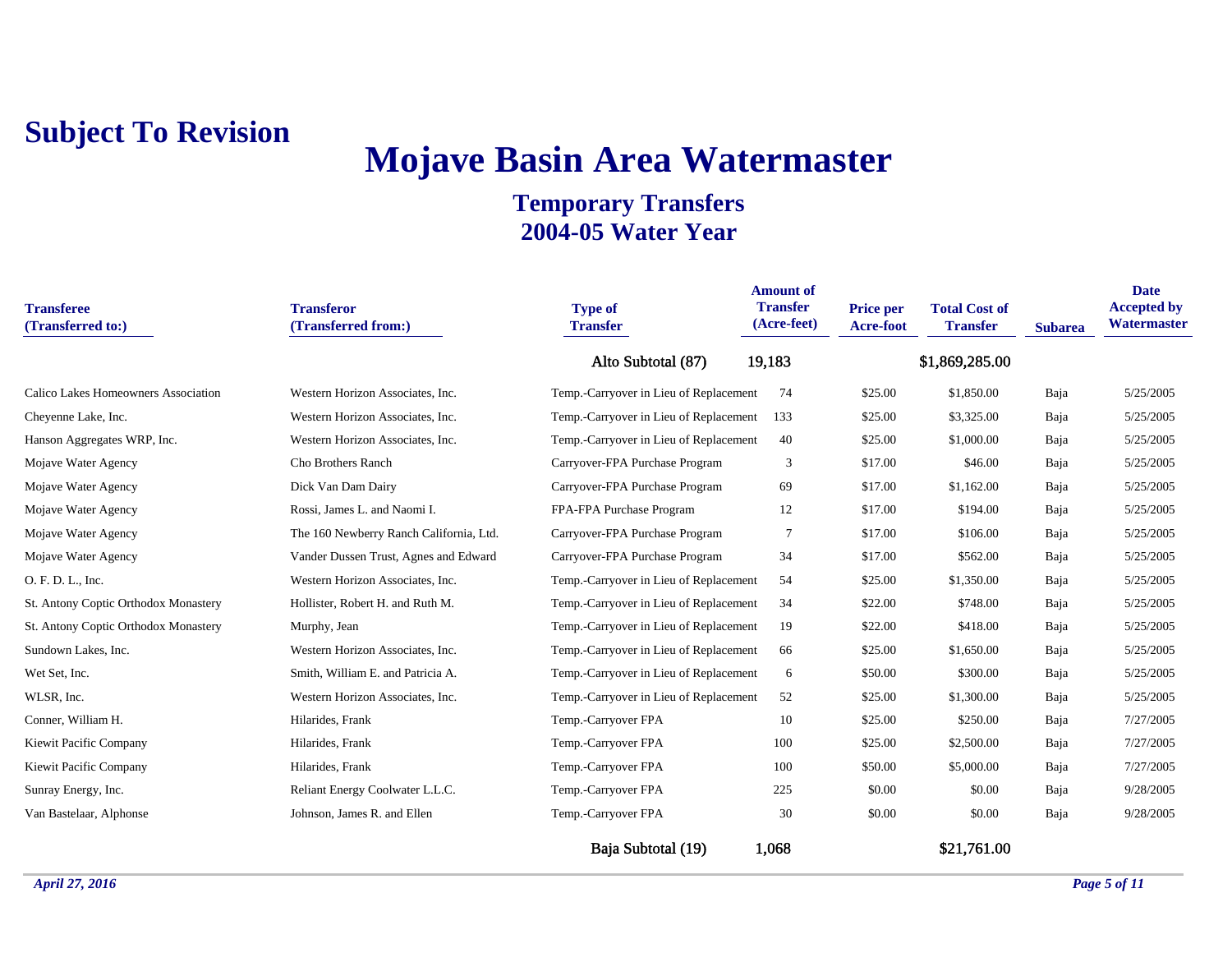## **Mojave Basin Area Watermaster**

| <b>Transferee</b><br>(Transferred to:)     | <b>Transferor</b><br>(Transferred from:)   | <b>Type of</b><br><b>Transfer</b> | <b>Amount of</b><br><b>Transfer</b><br>(Acre-feet) | <b>Price per</b><br><b>Acre-foot</b> | <b>Total Cost of</b><br><b>Transfer</b> | <b>Subarea</b> | <b>Date</b><br><b>Accepted by</b><br>Watermaster |
|--------------------------------------------|--------------------------------------------|-----------------------------------|----------------------------------------------------|--------------------------------------|-----------------------------------------|----------------|--------------------------------------------------|
| Adelanto, City Of/George A F B - Combined  | Gabrych, Eugene                            | Temp.-Carryover in Lieu of Makeup | 395                                                | \$80.00                              | \$31,600.00                             | C/A            | 5/25/2005                                        |
| Adelanto, City Of/George A F B - Combined  | Ruisch Trust, Dale W. and Nellie H.        | Temp.-Carryover in Lieu of Makeup | 94                                                 | \$80.00                              | \$7,520.00                              | C/A            | 5/25/2005                                        |
| Adelanto, City Of/George A F B - Combined  | Yang, Young Mo                             | Temp.-Carryover in Lieu of Makeup | 154                                                | \$80.00                              | \$12,320.00                             | C/A            | 5/25/2005                                        |
| Agcon, Inc.                                | Kemper, Walter R. and Jonna S.             | Temp.-Carryover in Lieu of Makeup | 26                                                 | \$80.00                              | \$2,080.00                              | C/A            | 5/25/2005                                        |
| Apple Valley Country Club                  | Fahim, Ashraf and Mikhail, Mervat W.       | Temp.-Carryover in Lieu of Makeup | 12                                                 | \$80.00                              | \$960.00                                | C/A            | 5/25/2005                                        |
| Apple Valley Country Club                  | Yang, Young Mo                             | Temp.-Carryover in Lieu of Makeup | 42                                                 | \$80.00                              | \$3,360.00                              | C/A            | 5/25/2005                                        |
| Apple Valley Heights County Water District | Apple Valley Heights County Water District | Temp.-FPA in Lieu of Makeup       | 14                                                 | \$0.00                               | \$0.00                                  | C/A            | 5/25/2005                                        |
| Apple Valley Ranchos Water Company         | Hill, Melvin                               | Temp.-Carryover in Lieu of Makeup | 1,665                                              | \$85.00                              | \$141,525.00                            | C/A            | 5/25/2005                                        |
| Apple Valley View Mutual Water Company     | Soppeland, Wayne                           | Temp.-Carryover in Lieu of Makeup | 3                                                  | \$80.00                              | \$240.00                                | C/A            | 5/25/2005                                        |
| <b>Baldy Mesa Water District</b>           | Pacific Gas and Electric                   | Temp.-Carryover in Lieu of Makeup | 200                                                | \$80.00                              | \$16,000.00                             | C/A            | 5/25/2005                                        |
| <b>Baldy Mesa Water District</b>           | Van Dam, Eldert and Susan                  | Temp.-Carryover in Lieu of Makeup | 15                                                 | \$80.00                              | \$1,200.00                              | C/A            | 5/25/2005                                        |
| <b>Baldy Mesa Water District</b>           | Van Dam, Eldert and Susan                  | Temp.-FPA in Lieu of Makeup       | 279                                                | \$80.00                              | \$22,320.00                             | C/A            | 5/25/2005                                        |
| <b>Beinschroth Family Trust</b>            | Soppeland, Wayne                           | Temp.-FPA in Lieu of Makeup       | 23                                                 | \$80.00                              | \$1,840.00                              | C/A            | 5/25/2005                                        |
| <b>Beinschroth Family Trust</b>            | Werner, Andrew J.                          | Temp.-Carryover in Lieu of Makeup | 15                                                 | \$80.00                              | \$1,200.00                              | C/A            | 5/25/2005                                        |
| <b>Beinschroth Family Trust</b>            | Werner, Andrew J.                          | Temp.-FPA in Lieu of Makeup       | 7                                                  | \$80.00                              | \$560.00                                | C/A            | 5/25/2005                                        |
| Beinschroth, A. J.                         | Soppeland, Wayne                           | Temp.-Carryover in Lieu of Makeup | $\overline{7}$                                     | \$80.00                              | \$560.00                                | C/A            | 5/25/2005                                        |
| CDFG - Mojave Narrows Regional Park        | Southern California Water Company          | Temp.-Carryover in Lieu of Makeup | 119                                                | \$70.00                              | \$8,330.00                              | C/A            | 5/25/2005                                        |
| Cemex, Inc.                                | Pacific Gas and Electric                   | Temp.-Carryover in Lieu of Makeup | 112                                                | \$80.00                              | \$8,960.00                              | C/A            | 5/25/2005                                        |
| Dolch, Robert and Judy                     | Soppeland, Wayne                           | Temp.-Carryover in Lieu of Makeup | $\overline{2}$                                     | \$80.00                              | \$160.00                                | C/A            | 5/25/2005                                        |
| Hesperia Golf And Country Club             | Gaines, Jack and Mary                      | Temp.-Carryover in Lieu of Makeup | 51                                                 | \$80.00                              | \$4,080.00                              | C/A            | 5/25/2005                                        |
| Hesperia Water District                    | Aguayo, Jeanette L.                        | Temp.-Carryover in Lieu of Makeup | 168                                                | \$75.00                              | \$12,600.00                             | C/A            | 5/25/2005                                        |
| Hesperia Water District                    | Contratto, Ersula                          | Temp.-Carryover in Lieu of Makeup | 110                                                | \$75.00                              | \$8,250,00                              | C/A            | 5/25/2005                                        |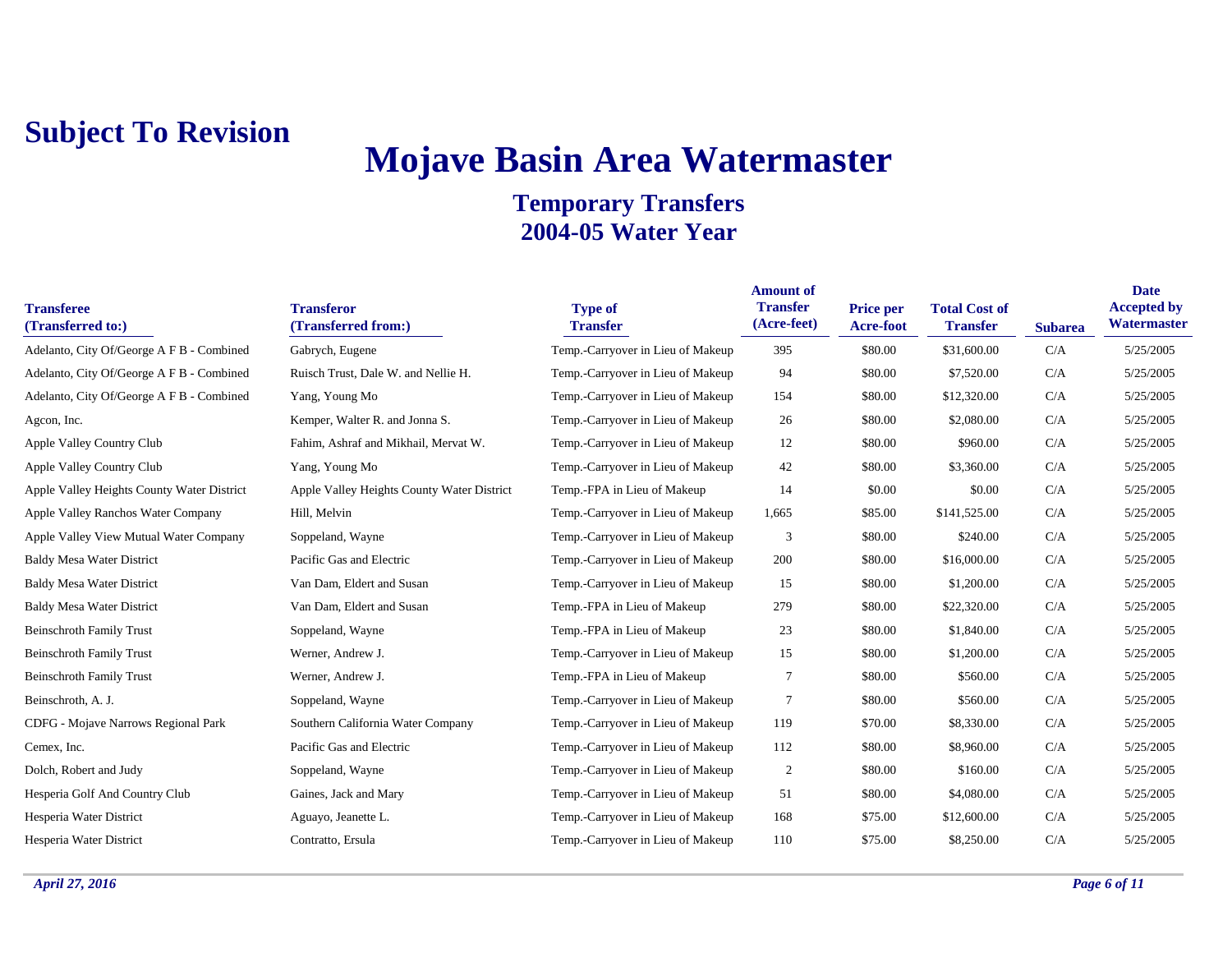## **Mojave Basin Area Watermaster**

| <b>Transferee</b><br>(Transferred to:) | <b>Transferor</b><br>(Transferred from:) | <b>Type of</b><br><b>Transfer</b> | <b>Amount of</b><br><b>Transfer</b><br>(Acre-feet) | <b>Price per</b><br>Acre-foot | <b>Total Cost of</b><br><b>Transfer</b> | <b>Subarea</b> | <b>Date</b><br><b>Accepted by</b><br>Watermaster |
|----------------------------------------|------------------------------------------|-----------------------------------|----------------------------------------------------|-------------------------------|-----------------------------------------|----------------|--------------------------------------------------|
| Hesperia Water District                | Eygnor, Robert E. and Patsy C.           | Temp.-Carryover in Lieu of Makeup | 40                                                 | \$75.00                       | \$3,000.00                              | C/A            | 5/25/2005                                        |
| Hesperia Water District                | Hare, Thomas R. and Helen P.             | Temp.-Carryover in Lieu of Makeup | 56                                                 | \$75.00                       | \$4,200.00                              | C/A            | 5/25/2005                                        |
| Hesperia Water District                | Howard, Norman N.                        | Temp.-Carryover in Lieu of Makeup | 81                                                 | \$75.00                       | \$6,075.00                              | C/A            | 5/25/2005                                        |
| Hesperia Water District                | Jones, Joette                            | Temp.-Carryover in Lieu of Makeup | 48                                                 | \$75.00                       | \$3,600.00                              | C/A            | 5/25/2005                                        |
| Hesperia Water District                | Jordan, Raymond                          | Temp.-Carryover in Lieu of Makeup | 313                                                | \$80.00                       | \$25,040.00                             | C/A            | 5/25/2005                                        |
| Hesperia Water District                | Kasner Family Limited Partnership        | Temp.-Carryover in Lieu of Makeup | 270                                                | \$75.00                       | \$20,250.00                             | C/A            | 5/25/2005                                        |
| Hesperia Water District                | Little, Don and Mustafa, Ed              | Temp.-Carryover in Lieu of Makeup | 88                                                 | \$75.00                       | \$6,600.00                              | C/A            | 5/25/2005                                        |
| Hesperia Water District                | Lo, Peter C. N. and Debbie D. J.         | Temp.-Carryover in Lieu of Makeup | 73                                                 | \$75.00                       | \$5,475.00                              | C/A            | 5/25/2005                                        |
| Hesperia Water District                | Ruisch Trust, Dale W. and Nellie H.      | Temp.-Carryover in Lieu of Makeup | 400                                                | \$75.00                       | \$30,000.00                             | C/A            | 5/25/2005                                        |
| Hesperia Water District                | Ryken, Paul, et al.                      | Temp.-Carryover in Lieu of Makeup | 64                                                 | \$75.00                       | \$4,800.00                              | C/A            | 5/25/2005                                        |
| Hi-Grade Materials Company             | Ruisch Trust, Dale W. and Nellie H.      | Temp.-Carryover in Lieu of Makeup | $\overline{4}$                                     | \$80.00                       | \$320.00                                | C/A            | 5/25/2005                                        |
| Jamboree Housing Corporation           | Soppeland, Wayne                         | Temp.-Carryover in Lieu of Makeup | 5                                                  | \$80.00                       | \$400.00                                | C/A            | 5/25/2005                                        |
| Jess Ranch Water Company               | Hill, Melvin                             | Temp.-Carryover in Lieu of Makeup | 86                                                 | \$85.00                       | \$7,310.00                              | C/A            | 5/25/2005                                        |
| Johnson, Carlean                       | Soppeland, Wayne                         | Temp.-Carryover in Lieu of Makeup | 6                                                  | \$80.00                       | \$480.00                                | C/A            | 5/25/2005                                        |
| Kemper Campbell Ranch                  | Gabrych, Eugene                          | Temp.-Carryover in Lieu of Makeup | 17                                                 | \$75.00                       | \$1,275.00                              | C/A            | 5/25/2005                                        |
| Lounsbury, J. Peter and Carolyn        | Soppeland, Wayne                         | Temp.-Carryover in Lieu of Makeup | $\overline{2}$                                     | \$80.00                       | \$160.00                                | C/A            | 5/25/2005                                        |
| Luckey, Manley J.                      | Nelson, Mildred L.                       | Temp.-Carryover in Lieu of Makeup | 26                                                 | \$80.00                       | \$2,080.00                              | C/A            | 5/25/2005                                        |
| Luth, Ken                              | Soppeland, Wayne                         | Temp.-Carryover in Lieu of Makeup | 3                                                  | \$80.00                       | \$240.00                                | C/A            | 5/25/2005                                        |
| Mariana Ranchos County Water District  | Smith, Robert A.                         | Temp.-Carryover in Lieu of Makeup | 28                                                 | \$80.00                       | \$2,240.00                              | C/A            | 5/25/2005                                        |
| Navajo Mutual Water Company            | Soppeland, Wayne                         | Temp.-Carryover in Lieu of Makeup | $\tau$                                             | \$80.00                       | \$560.00                                | C/A            | 5/25/2005                                        |
| Nunn, Donald and Pearl                 | Ruisch Trust, Dale W. and Nellie H.      | Temp.-Carryover in Lieu of Makeup | 2                                                  | \$80.00                       | \$160.00                                | C/A            | 5/25/2005                                        |
| <b>Pettis Family Trust</b>             | Soppeland, Wayne                         | Temp.-Carryover in Lieu of Makeup | 5                                                  | \$80.00                       | \$400.00                                | C/A            | 5/25/2005                                        |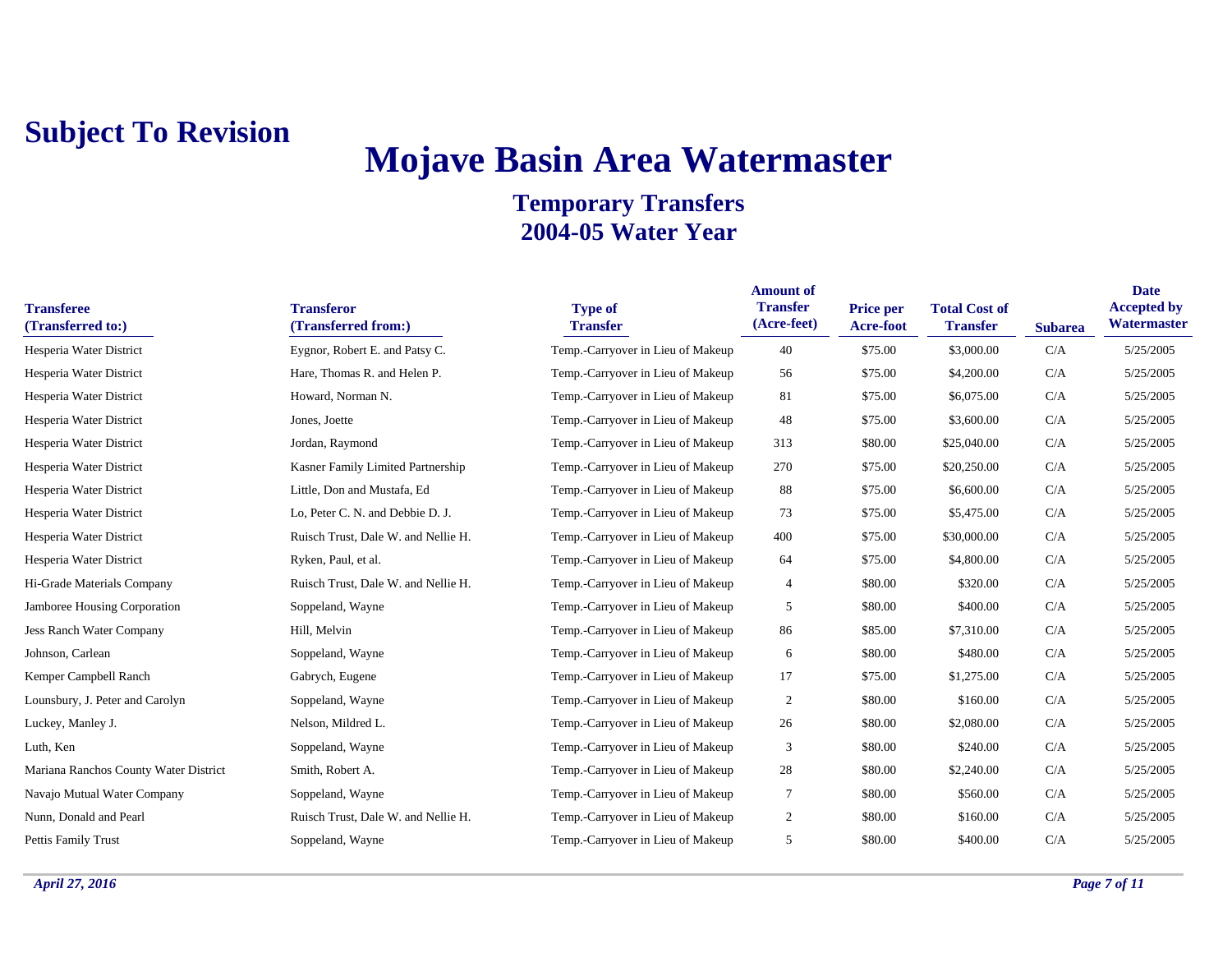## **Mojave Basin Area Watermaster**

| <b>Transferee</b><br>(Transferred to:)      | <b>Transferor</b><br>(Transferred from:)   | <b>Type of</b><br><b>Transfer</b> | <b>Amount of</b><br><b>Transfer</b><br>(Acre-feet) | <b>Price per</b><br><b>Acre-foot</b> | <b>Total Cost of</b><br><b>Transfer</b> | <b>Subarea</b> | <b>Date</b><br><b>Accepted by</b><br>Watermaster |
|---------------------------------------------|--------------------------------------------|-----------------------------------|----------------------------------------------------|--------------------------------------|-----------------------------------------|----------------|--------------------------------------------------|
| Rancheritos Mutual Water Company            | Soppeland, Wayne                           | Temp.-Carryover in Lieu of Makeup | 15                                                 | \$80.00                              | \$1,200.00                              | C/A            | 5/25/2005                                        |
| Riverside Cement Company - Agriculture      | Kemper, Walter R. and Jonna S.             | Temp.-Carryover in Lieu of Makeup | 38                                                 | \$80.00                              | \$3,040.00                              | C/A            | 5/25/2005                                        |
| Riverside Cement Company - Oro Grande Plant | Kemper, Walter R. and Jonna S.             | Temp.-Carryover in Lieu of Makeup | 72                                                 | \$80.00                              | \$5,760.00                              | C/A            | 5/25/2005                                        |
| Riverside Cement Company - Oro Grande Plant | Yang, Young Mo                             | Temp.-Carryover in Lieu of Makeup | 101                                                | \$80.00                              | \$8,080.00                              | C/A            | 5/25/2005                                        |
| San Bernardino County Service Area 42       | Southern California Water Company          | Temp.-Carryover in Lieu of Makeup | 13                                                 | \$70.00                              | \$910.00                                | C/A            | 5/25/2005                                        |
| San Bernardino County Service Area 64       | Southern California Water Company          | Temp.-Carryover in Lieu of Makeup | 284                                                | \$70.00                              | \$19,880.00                             | C/A            | 5/25/2005                                        |
| San Bernardino County Service Area 70C      | Southern California Water Company          | Temp.-Carryover in Lieu of Makeup | 174                                                | \$70.00                              | \$12,180.00                             | C/A            | 5/25/2005                                        |
| San Bernardino County Service Area 70J      | Southern California Water Company          | Temp.-Carryover in Lieu of Makeup | 76                                                 | \$70.00                              | \$5,320.00                              | C/A            | 5/25/2005                                        |
| San Bernardino County Service Area 70L      | Southern California Water Company          | Temp.-Carryover in Lieu of Makeup | 27                                                 | \$70.00                              | \$1,890.00                              | C/A            | 5/25/2005                                        |
| <b>Service Rock Products Corporation</b>    | Soppeland, Wayne                           | Temp.-Carryover in Lieu of Makeup | $\overline{2}$                                     | \$80.00                              | \$160.00                                | C/A            | 5/25/2005                                        |
| <b>Silver Lakes Association</b>             | <b>Brommer Family Trust</b>                | Temp.-Carryover in Lieu of Makeup | 289                                                | \$80.00                              | \$23,120.00                             | C/A            | 5/25/2005                                        |
| <b>Silver Lakes Association</b>             | Hanify, Michael D., dba - White Bear Ranch | Temp.-Carryover in Lieu of Makeup | 111                                                | \$80.00                              | \$8,880.00                              | C/A            | 5/25/2005                                        |
| Simmons, Jack H. and Ethun, Claudia         | Soppeland, Wayne                           | Temp.-Carryover in Lieu of Makeup | 10                                                 | \$80.00                              | \$800.00                                | C/A            | 5/25/2005                                        |
| Southern California Water Company           | Southern California Water Company          | Temp.-Carryover in Lieu of Makeup | 70                                                 | \$70.00                              | \$4,900.00                              | C/A            | 5/25/2005                                        |
| <b>Spring Valley Lake Association</b>       | Southern California Water Company          | Temp.-Carryover in Lieu of Makeup | 349                                                | \$70.00                              | \$24,430.00                             | C/A            | 5/25/2005                                        |
| Spring Valley Lake Country Club             | Soppeland, Wayne                           | Temp.-Carryover in Lieu of Makeup | 70                                                 | \$80.00                              | \$5,600.00                              | C/A            | 5/25/2005                                        |
| Thrasher, Gary                              | Kemper, Walter R. and Jonna S.             | Temp.-Carryover in Lieu of Makeup | 11                                                 | \$80.00                              | \$880.00                                | C/A            | 5/25/2005                                        |
| Thunderbird County Water District           | Soppeland, Wayne                           | Temp.-Carryover in Lieu of Makeup | 9                                                  | \$80.00                              | \$720.00                                | C/A            | 5/25/2005                                        |
| Van Berg, Jack C.                           | Southern California Water Company          | Temp.-Carryover in Lieu of Makeup | 7                                                  | \$70.00                              | \$490.00                                | C/A            | 5/25/2005                                        |
| Van Leeuwen Family Trust                    | Meyers, Lonnie                             | Temp.-Carryover in Lieu of Makeup | 14                                                 | \$80.00                              | \$1,120.00                              | C/A            | 5/25/2005                                        |
| Victor Valley Community College District    | Ruisch Trust, Dale W. and Nellie H.        | Temp.-Carryover in Lieu of Makeup | 18                                                 | \$80.00                              | \$1,440.00                              | C/A            | 5/25/2005                                        |
| Victor Valley Memorial Park                 | Kemper, Walter R. and Jonna S.             | Temp.-Carryover in Lieu of Makeup | 5                                                  | \$80.00                              | \$400.00                                | C/A            | 5/25/2005                                        |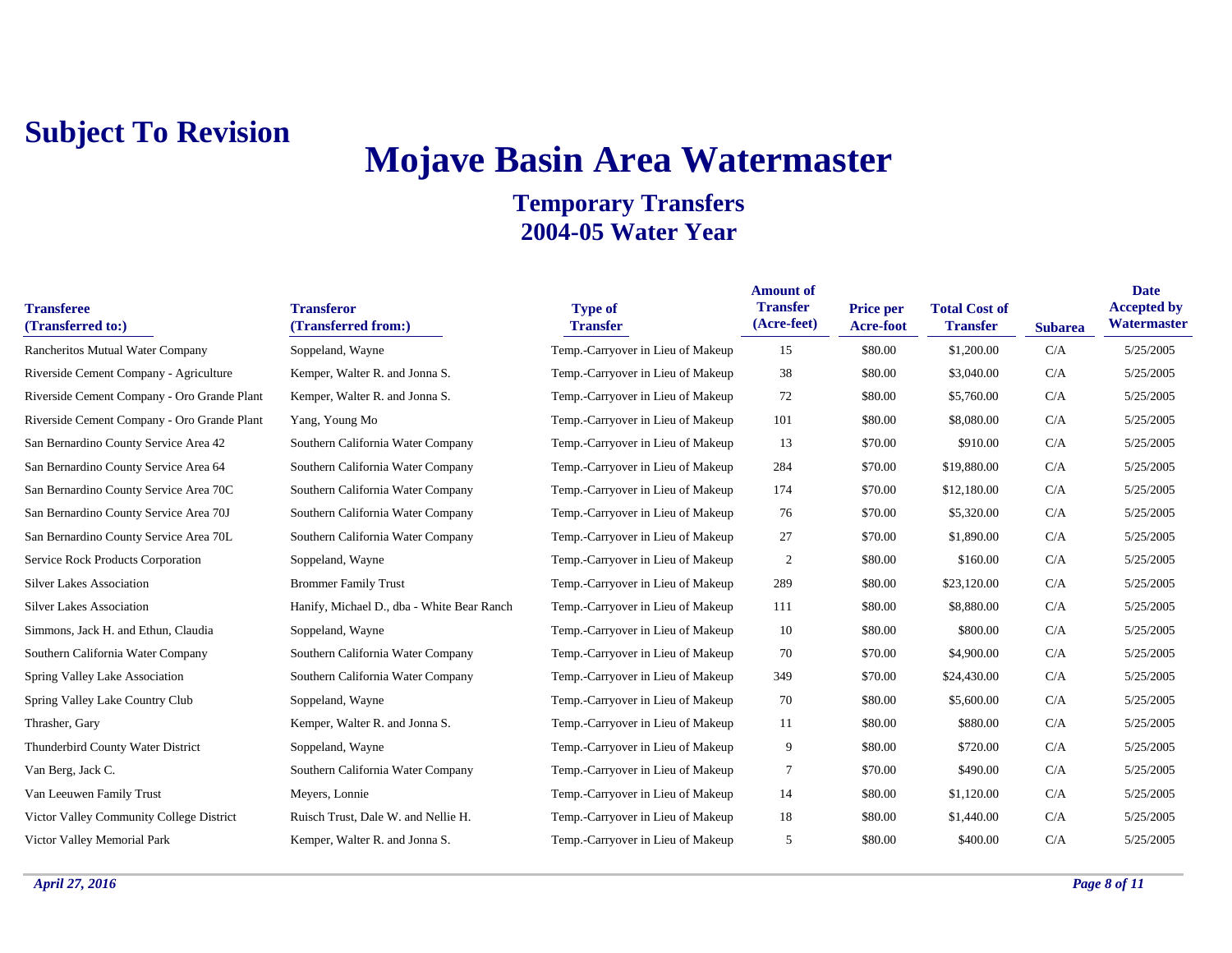# **Mojave Basin Area Watermaster**

| <b>Transferee</b><br>(Transferred to:) | <b>Transferor</b><br>(Transferred from:)   | <b>Type of</b><br><b>Transfer</b>      | <b>Amount of</b><br><b>Transfer</b><br>(Acre-feet) | <b>Price per</b><br>Acre-foot | <b>Total Cost of</b><br><b>Transfer</b> | <b>Subarea</b> | <b>Date</b><br><b>Accepted by</b><br>Watermaster |
|----------------------------------------|--------------------------------------------|----------------------------------------|----------------------------------------------------|-------------------------------|-----------------------------------------|----------------|--------------------------------------------------|
| Victor Valley Water District           | Atchison, Topeka, Santa Fe Railway Company | Temp.-FPA in Lieu of Makeup            | 96                                                 | \$75.00                       | \$7,200.00                              | C/A            | 5/25/2005                                        |
| Victor Valley Water District           | Atchison, Topeka, Santa Fe Railway Company | Temp.-Carryover in Lieu of Makeup      | 96                                                 | \$75.00                       | \$7,200.00                              | C/A            | 5/25/2005                                        |
| Victor Valley Water District           | Odessa Water District                      | Temp.-Carryover in Lieu of Makeup      | 240                                                | \$80.00                       | \$19,200.00                             | C/A            | 5/25/2005                                        |
| Victor Valley Water District           | Pacific Gas and Electric                   | Temp.-Carryover in Lieu of Makeup      | 291                                                | \$80.00                       | \$23,280.00                             | C/A            | 5/25/2005                                        |
| Victor Valley Water District           | Victor Valley Water District               | Temp.-FPA in Lieu of Makeup            | 637                                                | \$0.00                        | \$0.00                                  | C/A            | 5/25/2005                                        |
| Victorville, City Of                   | Pacific Gas and Electric                   | Temp.-Carryover in Lieu of Makeup      | 58                                                 | \$80.00                       | \$4,640.00                              | C/A            | 5/25/2005                                        |
|                                        |                                            | $C/A$ Subtotal $(72)$                  | 8,320                                              |                               | \$603,050.00                            |                |                                                  |
| Bar-Len Mutual Water Company           | Soppeland, Wayne                           | Temp.-Carryover in Lieu of Replacement | 13                                                 | \$80.00                       | \$1,040.00                              | Centro         | 5/25/2005                                        |
| Delano Enterprises, Inc.               | Van Dam, Eldert and Susan                  | Temp.-Carryover in Lieu of Replacement | 147                                                | \$80.00                       | \$11,760.00                             | Centro         | 5/25/2005                                        |
| Hi Desert Mutual Water Company         | Soppeland, Wayne                           | Temp.-FPA                              | 3                                                  | \$80.00                       | \$240.00                                | Centro         | 5/25/2005                                        |
| Hi Desert Mutual Water Company         | Soppeland, Wayne                           | Temp.-Carryover in Lieu of Replacement |                                                    | \$80.00                       | \$80.00                                 | Centro         | 5/25/2005                                        |
| Mojave Water Agency                    | Desert View Dairy                          | Carryover-FPA Purchase Program         | 6                                                  | \$57.00                       | \$306.00                                | Centro         | 5/25/2005                                        |
| Service Rock Products Corporation      | Soppeland, Wayne                           | Temp.-Carryover in Lieu of Replacement | 68                                                 | \$80.00                       | \$5,440.00                              | Centro         | 5/25/2005                                        |
| Service Rock Products Corporation      | Soppeland, Wayne                           | Temp.-FPA                              | 68                                                 | \$80.00                       | \$5,440.00                              | Centro         | 5/25/2005                                        |
|                                        |                                            | Centro Subtotal (7)                    | 306                                                |                               | \$24,306.00                             |                |                                                  |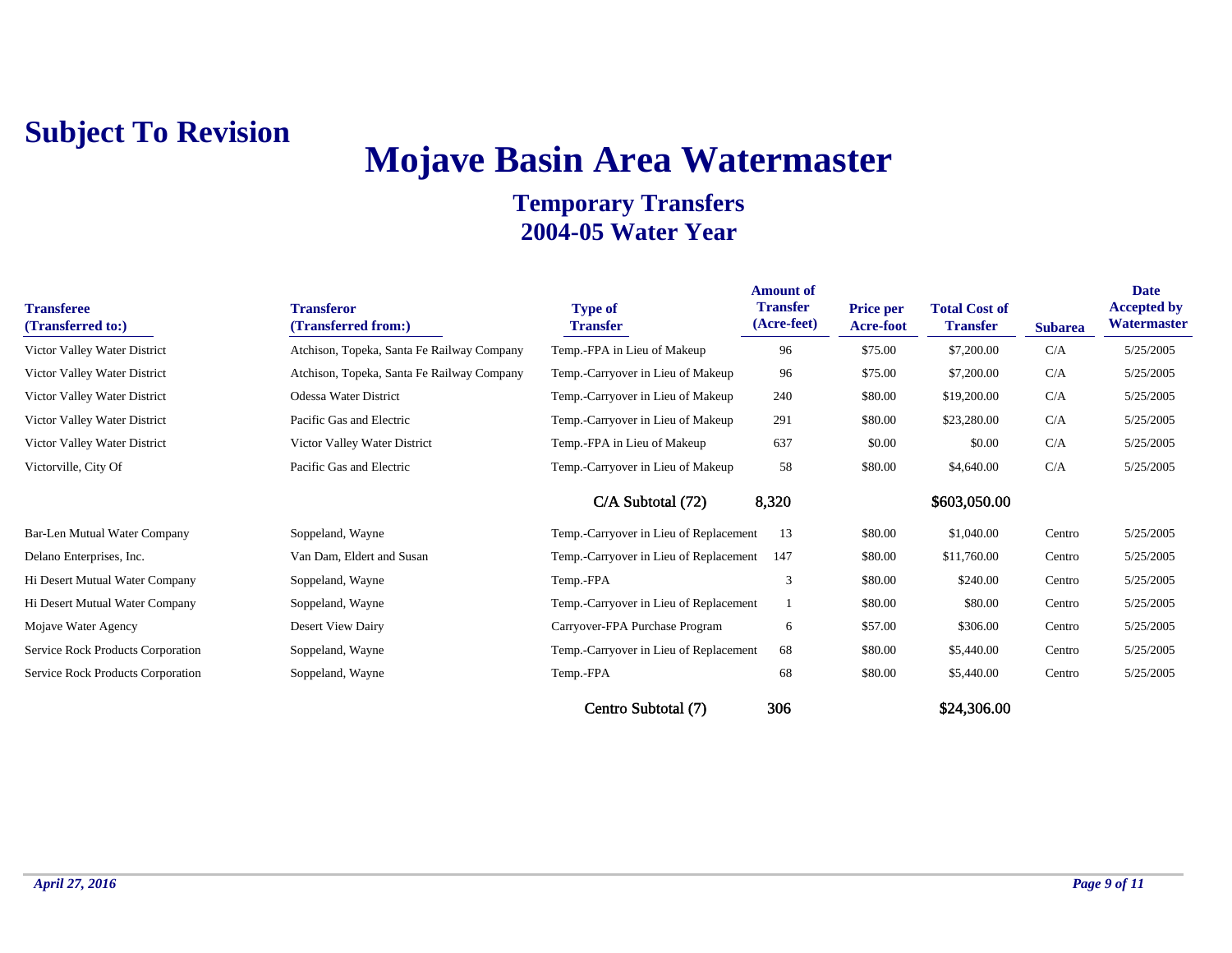## **Mojave Basin Area Watermaster**

| <b>Transferee</b><br>(Transferred to:) | <b>Transferor</b><br>(Transferred from:)                                                 | <b>Type of</b><br><b>Transfer</b>      | <b>Amount</b> of<br><b>Transfer</b><br>(Acre-feet) | <b>Price per</b><br>Acre-foot | <b>Total Cost of</b><br><b>Transfer</b> | <b>Subarea</b> | <b>Date</b><br><b>Accepted by</b><br>Watermaster |
|----------------------------------------|------------------------------------------------------------------------------------------|----------------------------------------|----------------------------------------------------|-------------------------------|-----------------------------------------|----------------|--------------------------------------------------|
| Desert Dawn Mutual Water Company       | Bell, Chuck                                                                              | Temp.-Carryover in Lieu of Replacement | $\overline{4}$                                     | \$5.00                        | \$20.00                                 | Este           | 5/25/2005                                        |
| Juniper Riviera County Water District  | Bell, Chuck                                                                              | Temp.-Carryover in Lieu of Replacement | 12                                                 | \$5.00                        | \$60.00                                 | Este           | 5/25/2005                                        |
| San Bernardino County Service Area 29  | Bell, Chuck                                                                              | Temp.-Carryover in Lieu of Replacement | $\overline{4}$                                     | \$0.00                        | \$0.00                                  | Este           | 5/25/2005                                        |
| San Bernardino County Service Area 29  | Bell, Chuck                                                                              | Temp.-Carryover FPA                    | 31                                                 | \$0.00                        | \$0.00                                  | Este           | 5/25/2005                                        |
| Southern California Water Company      | Bell, Chuck                                                                              | Temp.-Carryover in Lieu of Replacement | 41                                                 | \$5.00                        | \$205.00                                | Este           | 5/25/2005                                        |
| Specialty Minerals, Inc.               | Mitsubishi Cement Corporation                                                            | Temp.-Carryover in Lieu of Replacement | 18                                                 | \$175.00                      | \$3,150.00                              | Este           | 5/25/2005                                        |
| Specialty Minerals, Inc.               | The Cushenbury Trust, c/o Specialty Minerals, Inc Temp.-Carryover in Lieu of Replacement |                                        | 8                                                  | \$0.00                        | \$0.00                                  | Este           | 5/25/2005                                        |
| Weiser, Sidney and Raquel              | Bell, Chuck                                                                              | Temp.-Carryover in Lieu of Replacement | 3                                                  | \$5.00                        | \$15.00                                 | Este           | 5/25/2005                                        |
| Bell, Chuck                            | Gabrych, Eugene                                                                          | Temp.-Carryover FPA                    | 60                                                 | \$0.00                        | \$0.00                                  | Este           | 9/28/2005                                        |
| Desert Dawn Mutual Water Company       | Gabrych, Eugene                                                                          | Temp.-Carryover FPA                    | 11                                                 | \$20.00                       | \$220.00                                | Este           | 9/28/2005                                        |
| Jubilee Mutual Water Company           | Gabrych, Eugene                                                                          | Temp.-Carryover FPA                    | 80                                                 | \$20.00                       | \$1,600.00                              | Este           | 9/28/2005                                        |
| Juniper Riviera County Water District  | Gabrych, Eugene                                                                          | Temp.-Carryover FPA                    | 29                                                 | \$20.00                       | \$580.00                                | Este           | 9/28/2005                                        |
| M.B. Landscaping and Nursery, Inc.     | Gabrych, Eugene                                                                          | Temp.-Carryover FPA                    | 100                                                | \$20.00                       | \$2,000.00                              | Este           | 9/28/2005                                        |
| Reed, Mike                             | Gabrych, Eugene                                                                          | Temp.-Carryover FPA                    | 40                                                 | \$20.00                       | \$800.00                                | Este           | 9/28/2005                                        |
| Weiser, Sidney and Raquel              | Gabrych, Eugene                                                                          | Temp.-Carryover FPA                    | 71                                                 | \$20.00                       | \$1,420.00                              | Este           | 9/28/2005                                        |
|                                        |                                                                                          | Este Subtotal (15)                     | 512                                                |                               | \$10,070.00                             |                |                                                  |
| San Bernardino County Service Area 70L | Aerochem, Inc.                                                                           | Temp.-Carryover in Lieu of Replacement | 516                                                | \$70.00                       | \$36,120.00                             | Oeste          | 5/25/2005                                        |
| San Bernardino County Service Area 70L | Davis Family Trust                                                                       | Temp.-Carryover in Lieu of Replacement | 12                                                 | \$70.00                       | \$840.00                                | Oeste          | 5/25/2005                                        |
| San Bernardino County Service Area 70L | Hettinga, Hein and Ellen                                                                 | Temp.-Carryover in Lieu of Replacement | 722                                                | \$70.00                       | \$50,540.00                             | Oeste          | 5/25/2005                                        |
| San Bernardino County Service Area 70L | Van Dam Brothers                                                                         | Temp.-Carryover in Lieu of Replacement | 728                                                | \$70.00                       | \$50,960.00                             | Oeste          | 5/25/2005                                        |
|                                        |                                                                                          | Oeste Subtotal (4)                     | 1,978                                              |                               | \$138,460.00                            |                |                                                  |